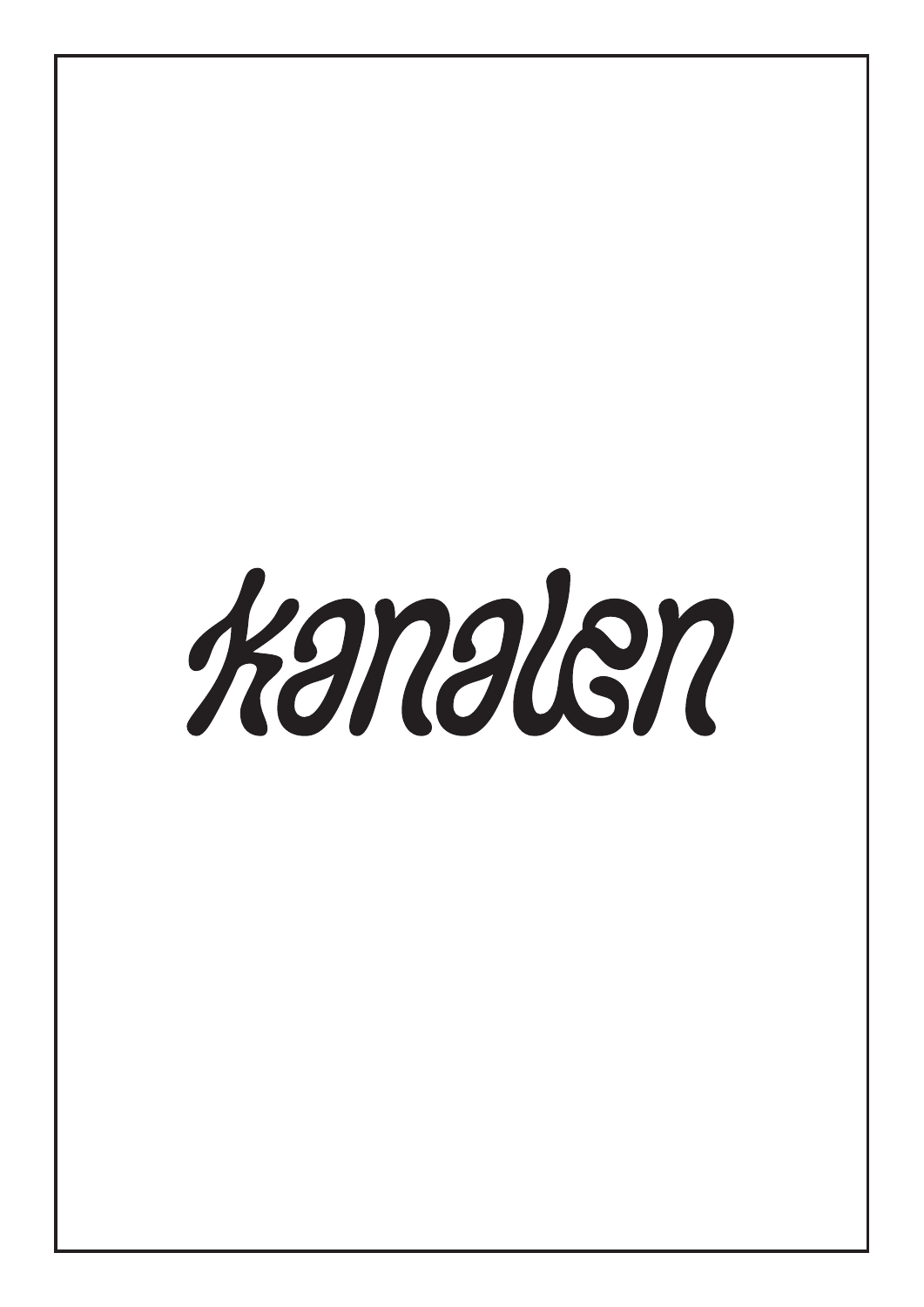| <b>BY THE GLASS</b>                                                                   |               |     |
|---------------------------------------------------------------------------------------|---------------|-----|
| <b>SPARKLING</b>                                                                      |               |     |
| Parellada/Xarel.lo, Tinc Set, Brut Nature, Mas Candi, Penedes, Spain<br>2021          |               | 90  |
| 2017<br>Riesling Sekt, Von Buhl, Pfalz, Germany                                       |               | 135 |
| <b>WHITE</b>                                                                          |               |     |
| 2021<br>Albariño, Etiqueta Verde, Granbazán, Rías Baixas, Spain                       |               | 85  |
| 2020<br>Riesling Delight, Weingut Leiner, Pfalz, Germany                              |               | 125 |
| 2019<br>Chardonnay, Vaillons 1.cru, Bernard Defaix, Chablis, France                   |               | 150 |
| <b>ORANGE</b>                                                                         |               |     |
| 2018<br>Chardonnay/Garganega/Pinot Grigio, Granselva, Sauro Maule, Veneto, Italy      |               | 115 |
| <b>ROSE</b>                                                                           |               |     |
| GLASS OF THE DAY - Ask your waiter                                                    |               | 80  |
| <b>RED</b>                                                                            |               |     |
| 2019<br>Spätburgunder, Weingut Gails, Rheinhessen, Germany                            |               | 95  |
| 2018<br>Tempranillo, Valle de Nabal, Bodegas Navarro Balbás, Ribero del Duero, Spain  |               | 115 |
| 2018<br>Pinot Noir, Hautes Cotes de Nuits, Domaine Dominique Guyon, Bourgogne, France |               | 135 |
| <b>SWEET</b>                                                                          |               |     |
| 2020 Gamay/Poulsard, Cerdon Initial, Renardat Fache, Bugey, France                    |               | 110 |
| 2019<br>Riesling Auslese, Haus Klosterberg, Markus Molitor, Mosel, Germany            |               | 130 |
| <b>BEER &amp; SODAS</b>                                                               |               |     |
| Carlsberg Nordic 0%                                                                   | <b>Bottle</b> | 40  |
| <b>EBELTOFT GÅRDBRYGGERI</b>                                                          |               |     |
| <b>Helles Pilsner</b>                                                                 | Tap           | 50  |
| <b>Wild Flower IPA</b>                                                                | Tap           | 50  |
| Weissbier                                                                             | <b>Bottle</b> | 70  |
| <b>Belgian Brown</b>                                                                  | <b>Bottle</b> | 70  |
| <b>EBELTOFT GÅRDBRYGGERI</b>                                                          |               |     |
| Sicilian Orange Sparkling Lemonade                                                    |               | 50  |
| Lime & Mint Soda                                                                      |               | 50  |
| Raspberry Soda                                                                        |               | 50  |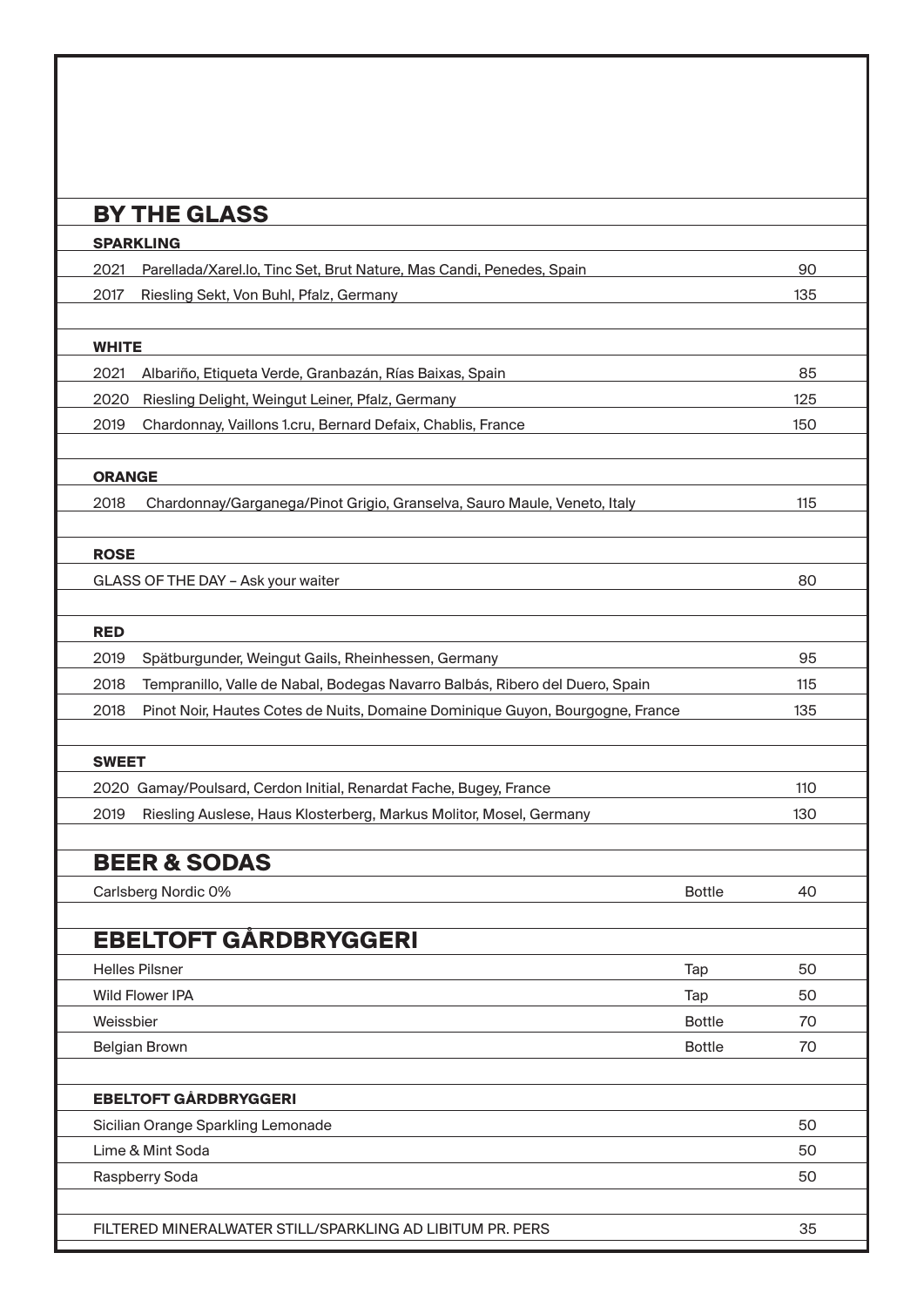| <b>CHAMPAGNE &amp; BUBBLES</b>                                                                     |      |
|----------------------------------------------------------------------------------------------------|------|
| Parellada/Xarel.lo, Tinc Set, Brut Nature, Mas Candi, Penedes, Spain<br>2021                       | 500  |
| 2020 Macabeo/Chardonnay, Samay, Pasamayo, Andalusia, Spain                                         | 630  |
| Riesling Sekt, Von Buhl, Phalz, Germany<br>2017                                                    | 790  |
| 2020 Pinot Noir, Crémant Rose, Champ Divin, Jura, France                                           | 800  |
| <b>NV</b><br>Blanc de Blanc, Grand Cru, Le Mesnil, Champagne, France                               | 800  |
| <b>NV</b><br>"Origine", Mandois, Champagne, France                                                 | 880  |
| <b>NV</b><br>Chardonnay/Pinot Noir/Pinot Bianco, Alma Grand Cuvee, Bellavista, Franciacorta, Italy | 900  |
| <b>NV</b><br>BD'3C, Trois Cépages, Brut Nature, Bourgeois-Diaz, Champagne, France                  | 1050 |
| 2013<br>"Le Terroir", Extra Brut, Adrien Renoir, Verzy, Champagne, France                          | 1250 |
| "Les Maillons" Blanc de Noir Extra Brut, Ulysse Collin, Cogny, Champagne, France<br>2013           | 1600 |
| <b>NV</b><br>"Les Blanchiens" Brut Nature, R. Pouillon, Champagne                                  | 1750 |
|                                                                                                    |      |
| <b>ORANGE WINE</b>                                                                                 |      |
| 2020 Riesling/Gewurztraminer/Muscat, Eros de David, Vins Piroueets, Alsace, France                 | 530  |
| Trebbiano, PA'RO Orange, Buccia Nera, Toscana, Italy<br>2019                                       | 550  |
| Chardonnay/Garganega/Pinot Grigio, Granselva, Sauro Maule, Veneto, Italy<br>2018                   | 550  |
| 2020 Chenin Blanc, Les Pouches, Francois Saint-Lo, Loire, France                                   | 1000 |
| <b>ROSÉ</b>                                                                                        |      |
| Grenache/Syrah, Fleur d'Ete, IGP Pays des Cévennes, France<br>2021                                 | 375  |
| 2021<br>Spätburgunder, Weingut Riffel, Rheinhessen, Germany                                        | 400  |
| 2020 Grenache, Cru Classé, Cuvée Isaure, Chateau Brégancon, Provance, France                       | 500  |
| 2020 Pinot Nero/Sciava, 18, Le Vin de Soif, Vigneti Delle Dolomiti, Alto Adige, Italy              | 600  |
| Mourvedre, "dead Ohio sky", Poppelvej, McLaren Vale, South Australia<br>2021                       | 800  |
|                                                                                                    |      |
|                                                                                                    |      |
|                                                                                                    |      |
|                                                                                                    |      |
|                                                                                                    |      |
|                                                                                                    |      |
|                                                                                                    |      |
|                                                                                                    |      |
|                                                                                                    |      |
|                                                                                                    |      |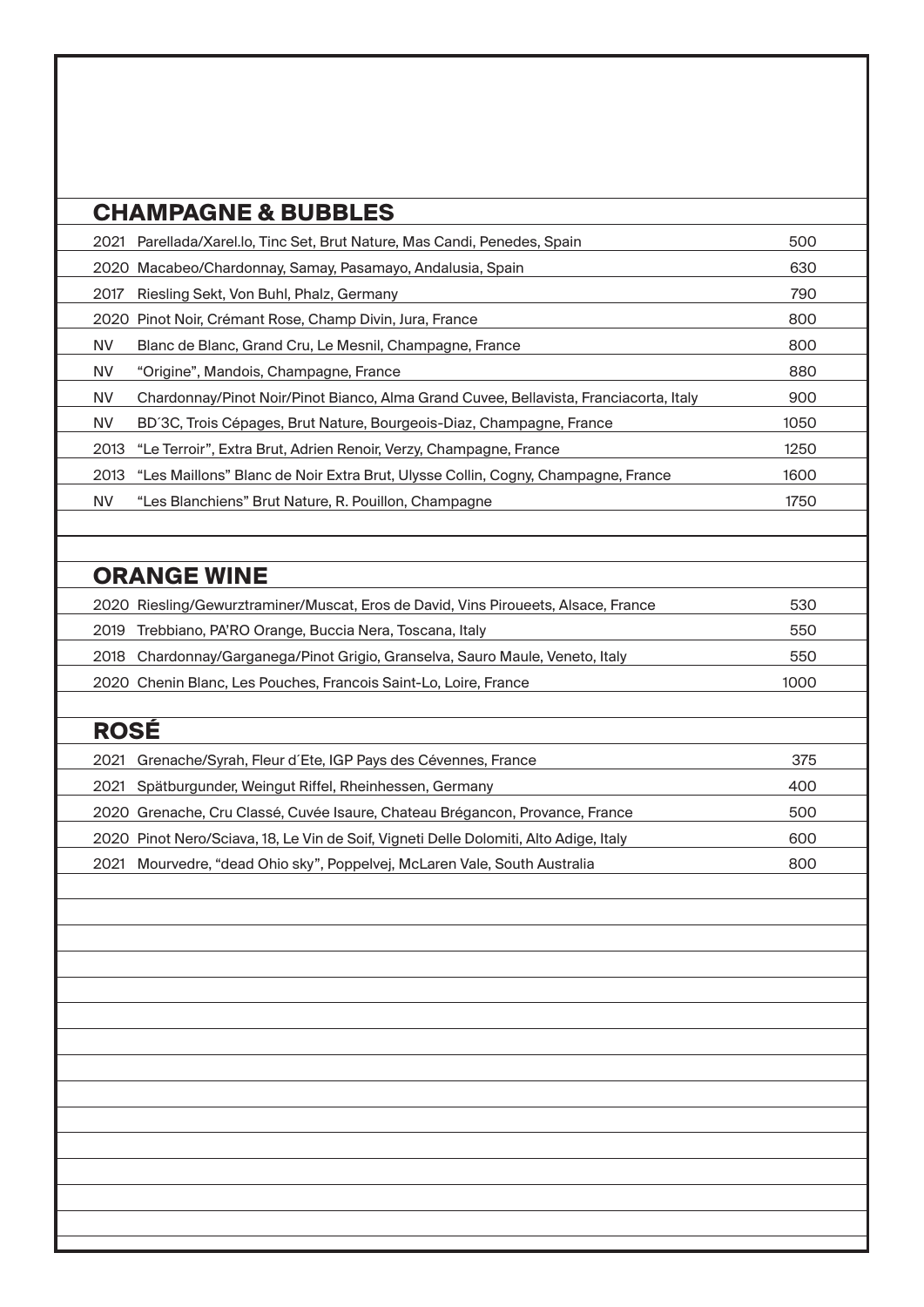|               | <b>WHITE</b>                                                                         |      |
|---------------|--------------------------------------------------------------------------------------|------|
| <b>FRANCE</b> |                                                                                      |      |
|               | 2018 Sylvaner, Mouton Bleu, Domaine MANN, Alsace, France                             | 530  |
|               | 2018 Chardonnay, Initial, Jéróme Arnoux, Arbois, Jura, France                        | 550  |
|               | 2020 Chenin Blanc, Chateau de la Roulerie, Anjou, France                             | 550  |
|               | 2018 Chardonnay, Renommeé, Remoissenet Peré & Fils, Bourgogne, France                | 650  |
|               | 2020 Chardonnay, Terroir de la Chapelle, Patrick Piuze, Chablis, France              | 700  |
|               | 2020 Sauvignon Blanc, Pierre Morin, Sancerre, Loire, France                          | 700  |
|               | 2017 Riesling, Cuvee Theo, Domaine Weinbach, Alsace, France                          | 775  |
|               | 2020 Chardonnay, Frederik Cossard, Jura, France                                      | 830  |
|               | 2015 Chardonnay/Viognier, Blanc, Andréa Calek, Ardéche, France                       | 850  |
|               | 2018 Savagnin Ouillé, Marquis d'Angerville, Domaine du Pélican, Arbois, Jura, France | 880  |
|               | 2020 Chardonnay, Le Petit Tétu, Jean-Marie Berrux, Bourgogne, France                 | 950  |
|               | 2019 Aligote, Philippe Pacalet, Bourgogne, France                                    | 1100 |
|               | 2020 Chardonnay, Domaine Fontaine-Gagnard, Bourgogne, France                         | 975  |
|               | 2019 Savagnin, Feel Good, Frédéric Cossard, Jura, France                             | 1200 |
|               | 2019 Chardonnay, Bigotes, Frédéric Cossard, Bourgogne, France                        | 1200 |
|               | 2020 Aligote, Love and Pif, Yann Durieux, Bourgogne, France                          | 1300 |
|               | 2020 Chardonnay, Grand Cru, Bougros, Patrick Piuze, Chablis, France                  | 1800 |
| 2019          | Chardonnay, Combe Bazin, Saint-Romain, Domaine de Chassornay, Bourgogne, France      | 1800 |
|               |                                                                                      |      |
|               | <b>GERMANY</b>                                                                       |      |
|               | 100cl.<br>2020 Riesling, Twei, Patrick Kampf, Rheinhessen, Germany                   | 450  |
|               | 2018 Riesling Trocken, Vom Schiefer, Weingut Ansgar Clüsserath, Mosel, Germany       | 475  |
|               | 2021 Weissburgunder, Dr. Bürklin-Wolf, Pfalz, Germany                                | 500  |
|               | 2020 Riesling Kabinett, Rosenheck, Weingut in den Zehn Morgen, Nahe, Germany         | 550  |
|               | 2020 Riesling Delight, Weingut Leiner, Pfalz, Germany                                | 630  |
|               | 2020 Riesling GG, Aulerde, Weingut Wittmann, Rheinhessen, Germany                    | 1200 |
|               | 150cl.<br>2019 Riesling Trocken, Weingut Wittmann, Rheinhessen, Germany              | 1300 |
|               | 2018 Riesling GG, Kirchspiel, Weingut Wittmann, Rheinhessen, Germany                 | 1350 |
|               | 2020 Riesling GG, Morstein, Weingut Wittmann, Rheinhessen, Germany                   | 1600 |
|               |                                                                                      |      |
|               | <b>AUSTRIA/HUNGARY</b>                                                               |      |
|               | 2020 Grüner Veltliner, Stephanus, Weixelbaum, Kamptal, Austria                       | 450  |
| 2017          | Furmint, Tokaji-Hétszóló, Tokaji, Hungary                                            | 500  |
| 2015          | Grüner Veltliner, Schenkenbichl 1.ötw, Weczeli, Kamptal, Austria                     | 850  |
|               |                                                                                      |      |
| 2019          | <b>SPAIN/ARGENTINA</b><br>Cartoixa Blanc, Medol, 9+, Tarragona, Spain                | 450  |
| 2021          | Albariño, Etiqueta Verde, Granbazán, Rías Baixas, Spain                              | 450  |
|               | 2019 Xarel.lo, Anima Mundi, Catalonia, Spain                                         | 700  |
| 2017          | Godello, As Sortes Val do Bibei, Rafael Palacios, Valdeorras, Spain                  | 1300 |
|               |                                                                                      |      |
| <b>ITALY</b>  |                                                                                      |      |
| 2019          | Pinot Grigio, Cantina Andrian, Alto Adige, Italy                                     | 400  |
|               | 2020 Chardonnay, Alois Lageder, Alto Adige, Italy                                    | 500  |
|               | 2021 Arnais, Vietti, Piedmont, Italy                                                 | 650  |
|               | 2020 Pinot Grigio, Porer, Alois Lageder, Alto Adige, Italy                           | 700  |
|               |                                                                                      |      |
|               | <b>NEW WORLD</b>                                                                     |      |
|               | 2020 Sauvignon Blanc, Clos Henri, Famille Bourgeois, Marlborough, New Zealand        | 450  |
|               |                                                                                      |      |
| 2021          | Chardonnay, Stonehorse, Kaessler Estate, Barossa Valley, Australia                   | 450  |
| 2018          | Chardonnay, MERF, David Merfeld, Columbia Valley, Washington State, USA              | 500  |

l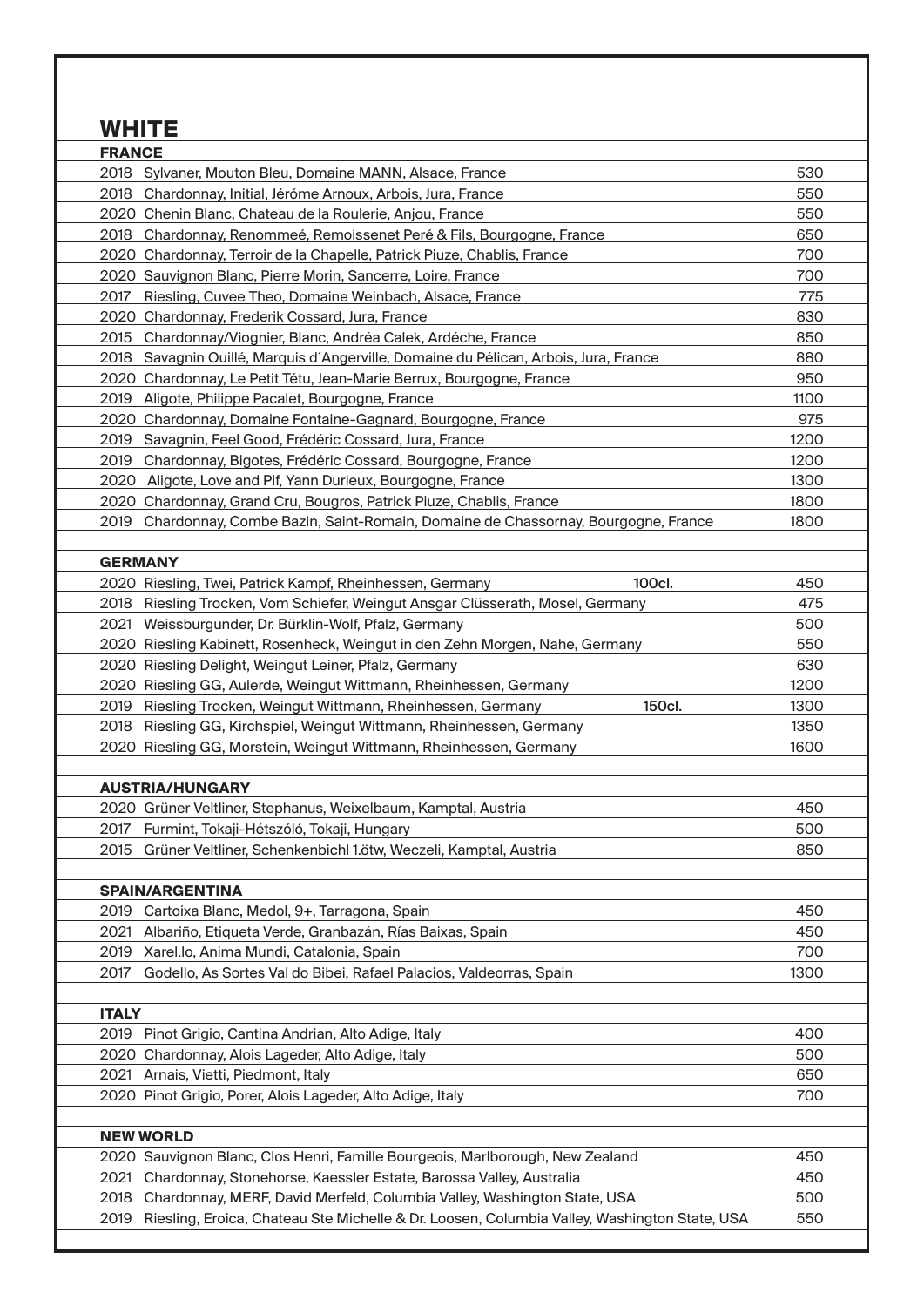| <b>RED</b>    |                                                                                                                                                 |                   |
|---------------|-------------------------------------------------------------------------------------------------------------------------------------------------|-------------------|
| <b>FRANCE</b> |                                                                                                                                                 |                   |
|               | 2020 Cinsault Nature, Samso, Domaine Cazes, Cotes Catalanes, France                                                                             | 500               |
|               | 2020 Mondeuse, Terre d'Origine, Fabien Trosset, Savoie, France                                                                                  | 550               |
|               | 2019 Gamay, Cote du Py, Damien Coquelet, Morgon, Beaujolais, France                                                                             | 575               |
|               | 2015 Cabernet Franc, Mozaïk, Pithon-Paille, Anjou, France                                                                                       | 640               |
|               | 2020 Pinot Noir, Cuvée Reserve, Domaine Roche de Bellene, Bourgogne, France                                                                     | 700               |
|               | 2019 Pinot Noir, Domaine Lafouge, Auxey -Duresses, Bourgogne, France                                                                            | 750               |
|               | 2019 Pinot Noir, Bourgogne Cote d'Or, Louis Jadot, Bourgogne, France                                                                            | 780               |
|               | 2018 Pinot Noir, Cuvée Eline, Domaine Marchand Fréres, Bourgogne, France                                                                        | 820               |
|               | 2020 Pinot Noir, Domaine Fontaine-Gagnard, Bourgogne, France                                                                                    | 850               |
|               | 2020 Pinot Noir, Bedeau, Frederik Cossard, Bourgogne, France                                                                                    | 900               |
|               | 2018 Poulsard, Marquis d'Angerville, Domaine du Pélican, Arbois, Jura, France                                                                   | 940               |
|               | 2020 Gamay, Les Michelons, Frédéric Cossard, Beaujolais, France                                                                                 | 1000              |
|               | 2020 Cabernet Franc, Les Palennes, Francois Saint-Lo, Loire, France                                                                             | 1000              |
|               | 2017 Syrah, Jean-Luc Jamet, Cote-Rotie, Rhone, France                                                                                           | 1800              |
|               | 2019 Pinot Noir, Les Ponts, Yann Durieux, Borgogne, France                                                                                      | 2000              |
|               | 2019 Pinot Noir, Aux Montagnes, Cote de Nuit Village, Charles Lachaux, Bourgogne, France                                                        | 2300              |
|               |                                                                                                                                                 |                   |
|               | <b>GERMANY / AUSTRIA</b>                                                                                                                        |                   |
|               | 2019 Spätburgunder, Weingut Geils, Rheinhessen, Germany                                                                                         | 450               |
|               | 2015 Zweigelt, Paul Achs, Burgenland, Austria                                                                                                   | 500               |
|               | 2019 Pinot Noir, Nik Weis, Mosel, Germany                                                                                                       | 580               |
|               | 2016 Spätburgunder, Reichsrat, Von Buhl, Phalz, Germany                                                                                         | 600               |
|               |                                                                                                                                                 |                   |
| <b>SPAIN</b>  |                                                                                                                                                 |                   |
|               | 2020 Mencia, Guímaro, Ribeira Sacra, Spain                                                                                                      | 520               |
|               | 2019 Mencia, Fedellos du Couto, Ribeira Sacra, Spain                                                                                            | 550               |
|               | 2018 Tempranillo, Valle de Nabal, Bodegas Navarro Balbás, Ribera del Duero, Spain                                                               | 575               |
|               | 2019 Grenacha, Bodega Marañones, Madrid, Spain                                                                                                  | 750               |
| <b>ITALY</b>  |                                                                                                                                                 |                   |
| 2019          | Barbera del Monferrato, Giuanín, La Casaccia, Piedmont, Italy                                                                                   | 500               |
| 2018          | Cabernet Sauvignon/Merlot, Buccia Nera, PA'RO Rosso, Tuscany, Italy                                                                             | 530               |
| 2018          | Nerello Mascalese, Etna Rosso, Benanti, Sicily, Italy                                                                                           | 550               |
|               | 2020 Dolcetto d'Alba, Castello di Neive, Piedmont, Italy                                                                                        | 600               |
|               | 2020 Pinot Nero, 17, Vigneti Delle Dolomiti, Alto Adige, Italy                                                                                  | 620               |
| 2018          | Corvina &co., Valpolicella DOC, Domini del Leone, Verona, Italy                                                                                 | 650               |
| 2019          | Nebbiolo, Perbacco, Vietti, Lange, Piedmont, Italy                                                                                              | 700               |
| 2015          | Nebbiolo, Barolo, Massolino, Piedmont, Italy                                                                                                    | 1000              |
| 2018          | Sangiovese, Rosso di Montalcino, Gianni Brunelli, Tuscany, Italy                                                                                | 1050              |
| 2016          | Sangiovese, Castello di Brolio, Ricasoli, Tuscany, Italy                                                                                        | 1100              |
| 2015          | Sangiovese, Colledilá, Chianti Classico Gran Selezione, Castello di Brolio, Ricasoli, Tuscany, Italy                                            | 1250              |
| 2016          | Sangiovese, Brunello di Montalcino, Gianni Brunelli, Tuscany, Italy                                                                             | 2200              |
|               | <b>NEW WORLD</b>                                                                                                                                |                   |
|               | Zinfandel, Kunde, Sonoma Valley, California, USA                                                                                                | 550               |
|               |                                                                                                                                                 |                   |
| 2015          |                                                                                                                                                 |                   |
|               | 2020 Cabernet Franc, Sort Sol, Poppelvej, McLaren Vale, South Australia                                                                         |                   |
| 2019          | 2020 Grenache, The Green Room, Ochota Barrels, McLaren Vale, South Australia<br>Shiraz, Love Potion, The Other Right, Adelaide Hills, Australia | 850<br>880<br>950 |